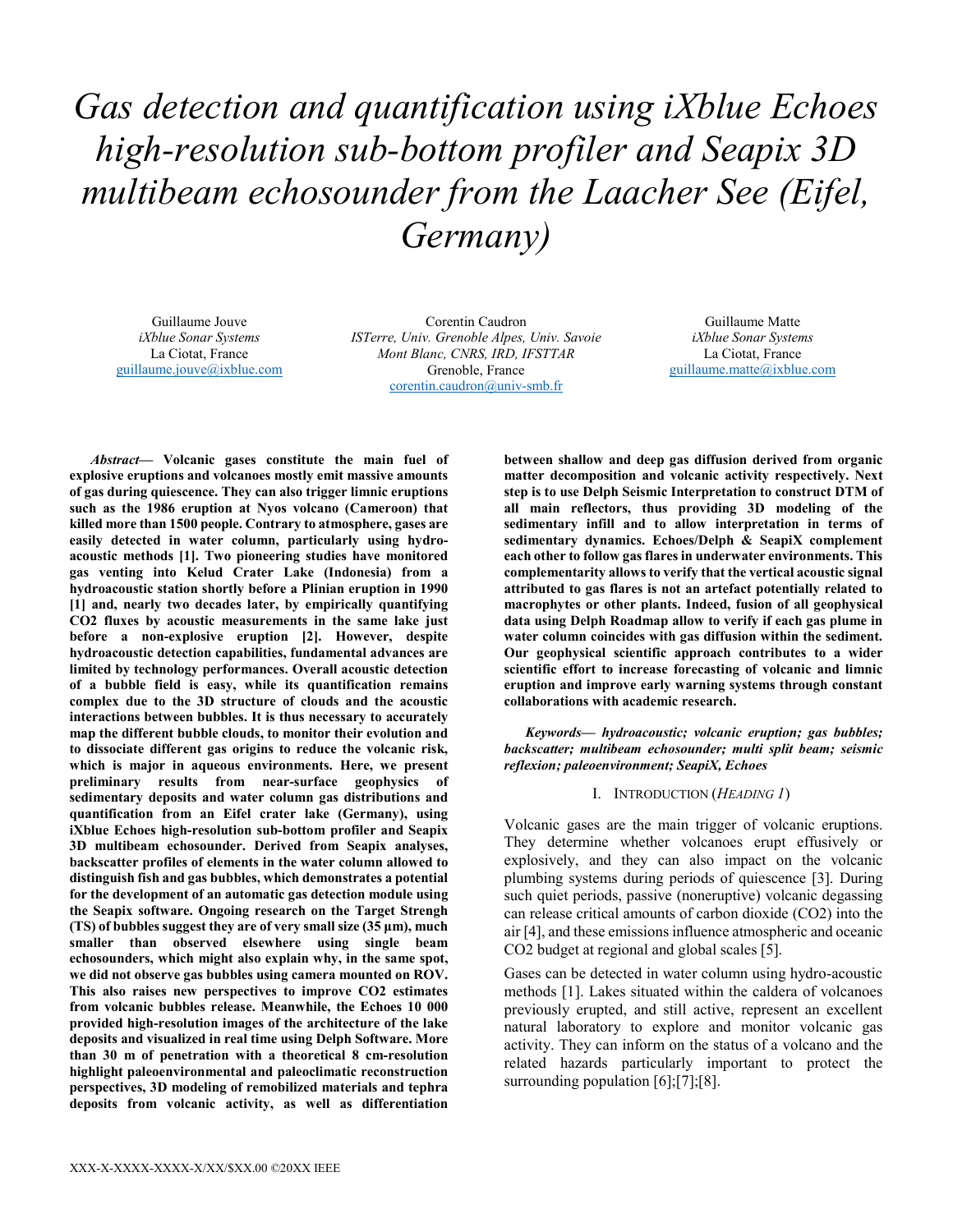Here, we present geophysical study combining 3D multibeam echosounder and sub-bottom profiling in Lake Laacher See, a crater lake ontop of an active volcano in Eifel region (Rhenanie-Palatinat, Germany). Our scientific approach provides (1) 3D modeling of the volcanic degassing in some active part of the lake, (2) water column gas distributions and quantification, (3) preliminary results on micro-bubbling size determination and, (4) consistent spatial continuity between gas diffusion in sediments and water column and (5) highresolution geo-hazard related sedimentary deposits.

## II. LAACHER SEE VOLCANIC HISTORY

Laacher See volcano produced a Plinian eruption about 12,900 years ago, spewing ash as far away as Greece. It erupted 20 cubic kilometers of the rocky fragments known as tephra, a dense-rock equivalent of 6.3 cubic kilometers of magma [9], making it similar in magnitude to the Pinatubo eruption of 1991. Since this large-scale eruption, a lake formed in the caldera, and the volcano has been quiet. In recent years, however, significant plumes of gas bubbles have been observed in the lake [10], and high concentrations of dissolved CO2 have been measured.

Although we did not study bubble compositions in the present work, according to recent geochemical analyses, the CO2 contained within the lake appears to be of magmatic origin, and the CO2 content of the soil gas ranges between atmospheric values (0.03%) and 100% [11]; [12]. A recent study documented deep and low-frequency earthquakes, inferred to have been caused by magma movements beneath the volcano [13], although there are presently no signs of upcoming volcanic activity in the near future.

### III. IXBLUE SISMO-ACOUSTIC METHODS

The 2019 Laacher See fieldwork provided new insights of underwater volcanic degassing, its relation to sedimentary structures, and its potential for use in monitoring degassing and thermal stratification. Several sismo-acoustic methods were used to highlight the potential of the Lake.

#### *A. SeapiX – 3D Multibeam Echosounder*

SeapiX is a multibeam echosounder (MBES) using a steerable symmetric Mills Cross. This configuration allows to image water column and sea bottom in both athwartship and fore-and-aft directions. Steering capability in transmit and receive allows a volume coverage of  $120° \times 120°$  under ship with  $1.6\degree \times 1.6\degree$  beam aperture on the antenna axis. 64 beams are acquired per ping in the frequency range of 145– 155 kHz using monochromatic or frequency modulated bursts. Transmitted beams are stabilized in roll or pitch according with the transmitted mode and receiving beams are motion compensated using an embedded inertial motion unit.

#### *B. Echoes 10 000 – sub-bottom profiler*

Echoes 10 000 is a high-resolution sub-bottom profiler for shallow water environments (< 150 m). Seven transducers based on a Tonpilz design & Chirp technology. It ranges from 5 to 15kHz, with low distortion amplifier. It produces seismicreflexion data at a theoretical resolution of 7.5 cm. At Laacher See, this system performs until 40m in clayey-silty sediments interrupted by reworked sandy deposits.

## *C. Delph Seismic geophysical software*

Delph Seismic is an acquisition, processing and interpretation geophysical software package designed to provide geologists and geophysicists with all data collected from high-resolution seismic systems and sub-bottom profilers. Delph Seismic interpretation were used to post-treat seismic reflexion data, to track gas flares within the sediments and to compare its location with those detected using SeapiX.

#### *D. Remotelly controlled USV cataraft*

SeapiX & Echoes were alternatively implemented on a small USV cataraft (Fig. 1). It was remotely controlled until 1.5 km distance from the lake shorelines. Equipped with a GPS, we were able to compare location of gas flares detected by both geophysical systems.

#### IV. RESULTS

## *A. Gas flares origin of backscatter vertical structures*

In the Laacher See deep basin, i.e. from 30 to 50m of water depth, backscatter of water column elements derived from SeapiX measurements show vertical structures of about 10-20m size situated at the water-sediment interface. Fish and gas flares are clearly distinguishable (Fig. 2). These structures could be associated to two main origins: macrophytes or gas flares from volcanic activity. Macrophytes are present close to the shorelines, but they rapidly disappear with depth. A ROV equipped with an optical camera did not find indeed any aquatic plant deeper than 20m. Finally, seismic reflexion data show gas bubbles at the water-sediment interface at the same spot SeapiX detected these vertical structures (Fig. 3).

#### *B. Gas bubbles acoustic signature*

Target Strengh (TS) of the backscattered signal from SeapiX measurements were systematically determined for each bubble flare. In a single flare, the corresponding TS distribution is centered around -75 dB (Fig. 4). This very weak acoustic signature is related to a most probable small bubble size.



Figure 1: (left) Echoes 10 000 implemented on the USV cataraft; (right) remotelly controlled cataraft on Lake Laacher See during the field campaign in 2019

To determine the size of these bubbles, we used a simple uncoated bubble model from a wideband acoustic method for direct assessment of bubble-mediated methane flux [14]. Fig. 5 shows that the determination of the bubble size is situated below the bubble resonance. This model provides a mean bubble size around 0.04mm.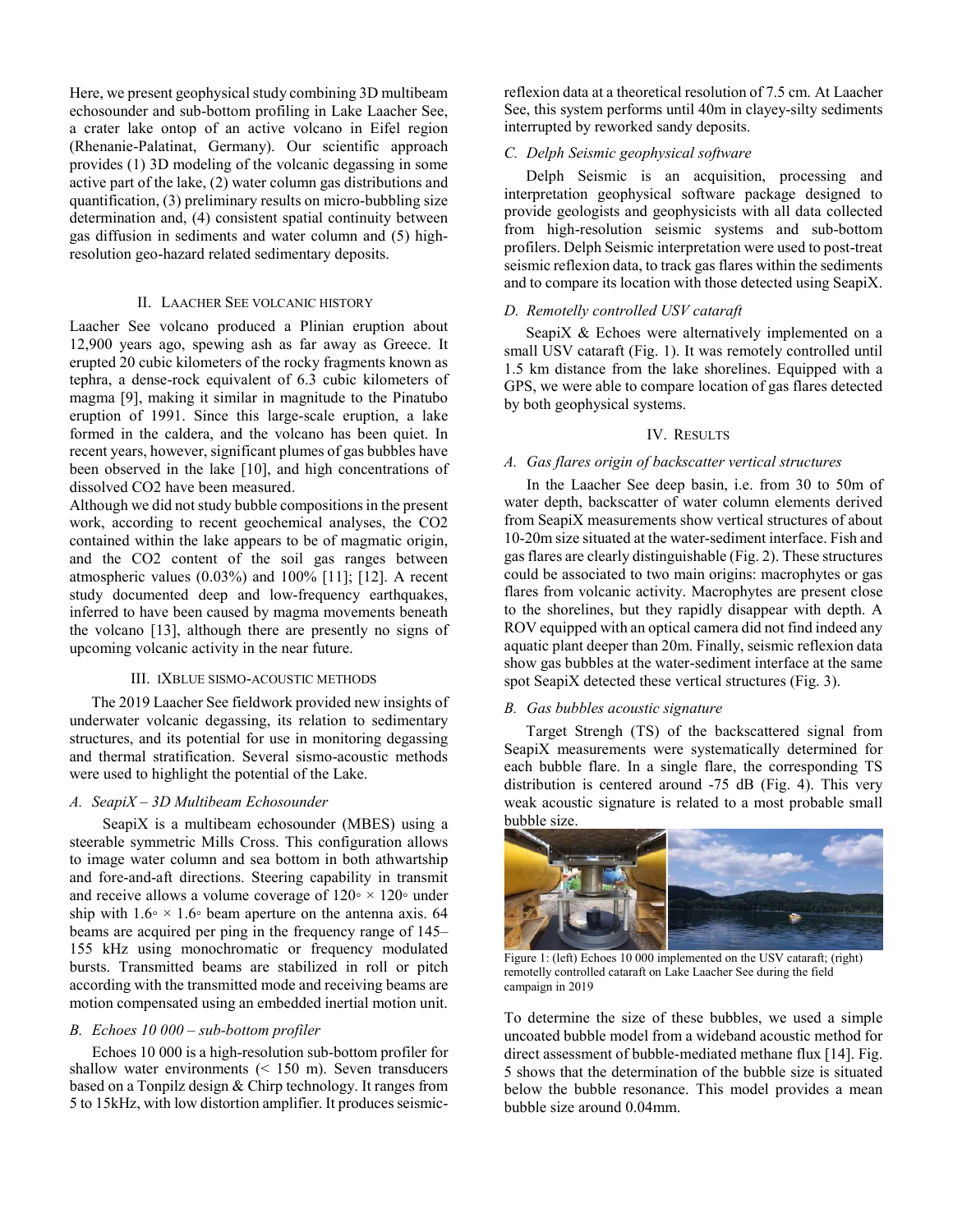

Figure 2: Echogram showing both fish (parabolic signature on the left) and bubble signals (right)

#### *C. Sedimentary architecture and deposits*

Seismic reflexion survey provided high resolution images of sediment layers. Using Delph Seismic software, we used real-time observation of seismic profiles to define the best 3 coring locations. Collaborators from UGhent University collected several tens of meters of sediment composites sections. Ongoing PhD Thesis results will detail all remobilized sediments visible in the core opening session, suggesting a great potential to reconstruct climate/geohazard at millennial time-scales. Next step is to use Delph Seismic

## V. DISCUSSION

Volcanic gas bubbles strongly scatter the acoustic energy in water and are generally dominantly composed of carbon dioxide [2]. This study have revealed bubble radii as small as 0.04 mm but radii as large as 220 m have been hypothesized to explain infrasound signals associated with eruptions at Bogoslof volcano [15].

We derived a first empirical law to estimate CO2 fluxes in volcanic lakes using single-beam echo-sounders [2], but more advanced instruments are required to provide reliable quantification. Therefore, next step is to use this novel and high-resolution multibeam equipment, the multiple split beam Seapix from iXblue, to image bubble clouds in 3D in shallow environments. Building-up on existing schemes and calibrated innovative instruments, we will aim at quantifying bubble sizes, investigate their shapes (ellipsoidal, spherical), but also their evolution in the water column.

Our geophysical scientific approach contributes to a wider scientific effort to improve forecasting of volcanic and limnic eruptions and participates to improve early warning systems by constant collaborations with academic research.



Figure 3: (upper left) zoom on survey lines for SeapiX (red) and Echoes (blue). Note the very close distance between the two crosses. (Upper right) Seismic reflexion data showing gas bubbles (blue cross), where (lower left) gas flares are detected in t

Interpretation to construct DTM of all main reflectors, thus providing 3D modeling of the sedimentary infill and to allow interpretation in terms of sedimentary dynamics.

#### **ACKNOWLEDGMENT**

Scientists on field campaign are represented by the Institut des Sciences de la Terre (France); the iXblue sonar systems division (La Ciotat, France), Flanders Marine Institute, and Ghent University (Belgium); the Technical University of